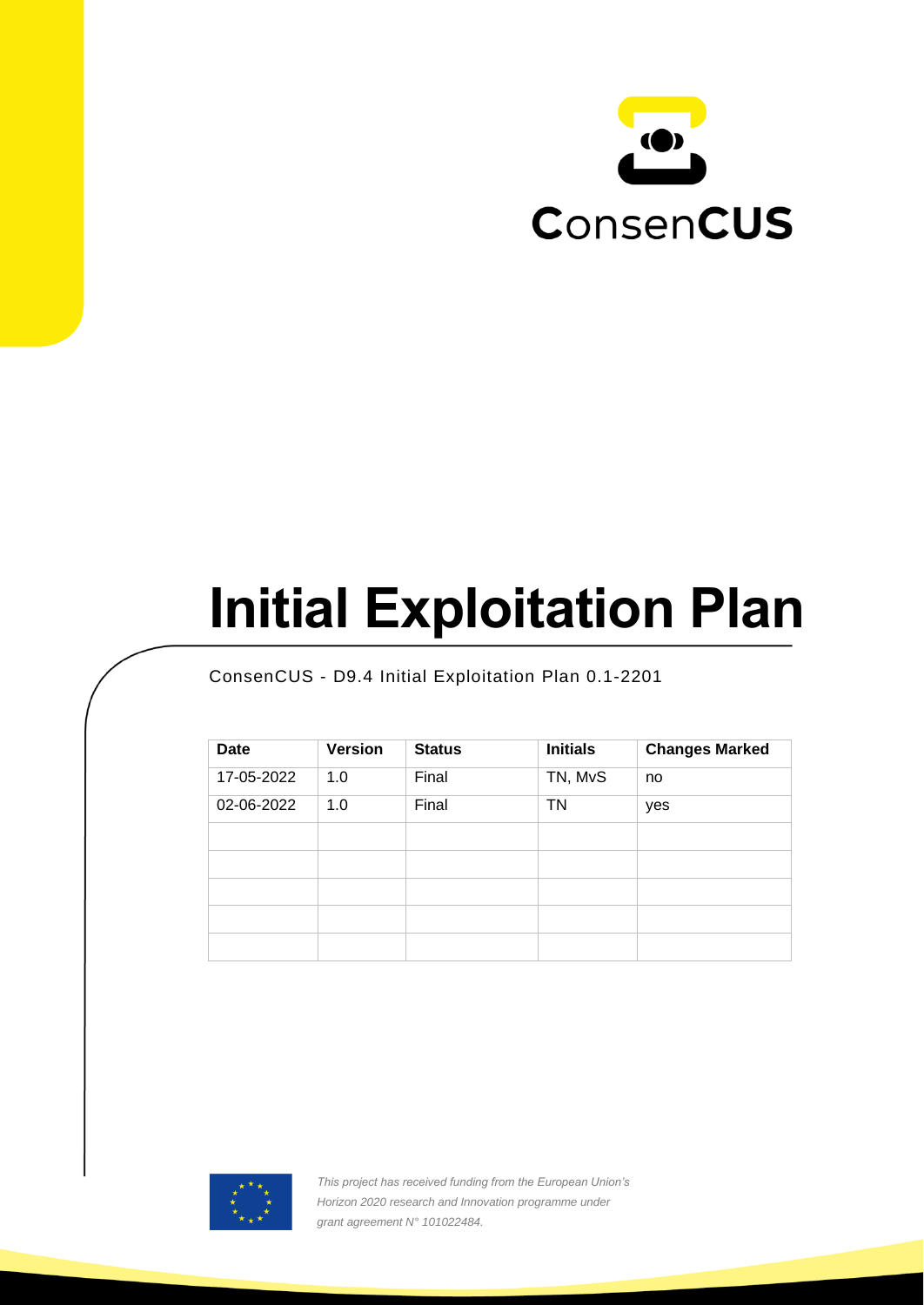#### **Version Control Sheet**

**WP:** WP9 Communication and Dissemination **Lead author:** NEC (Thomas Nielsen, Machiel van Steenis) **Contributing Authors:** ECO (Exploitation Committee) **Due date:** 2022-04-30 **Date:** 2022-05-20 **Version:** 1.0 **Contact:** t.nielsen@newenergycoalition.org **Dissemination Level:** ■ PU: Public □ CO: Confidential, only for members of the consortium

(including the Commission)

Disclaimer

*The sole responsibility for the content of this publication lies with the authors. It does not necessarily represent the opinion of the European Union. Neither CINEA nor the European Commission are responsible for any use that may be made of the information contained therein.*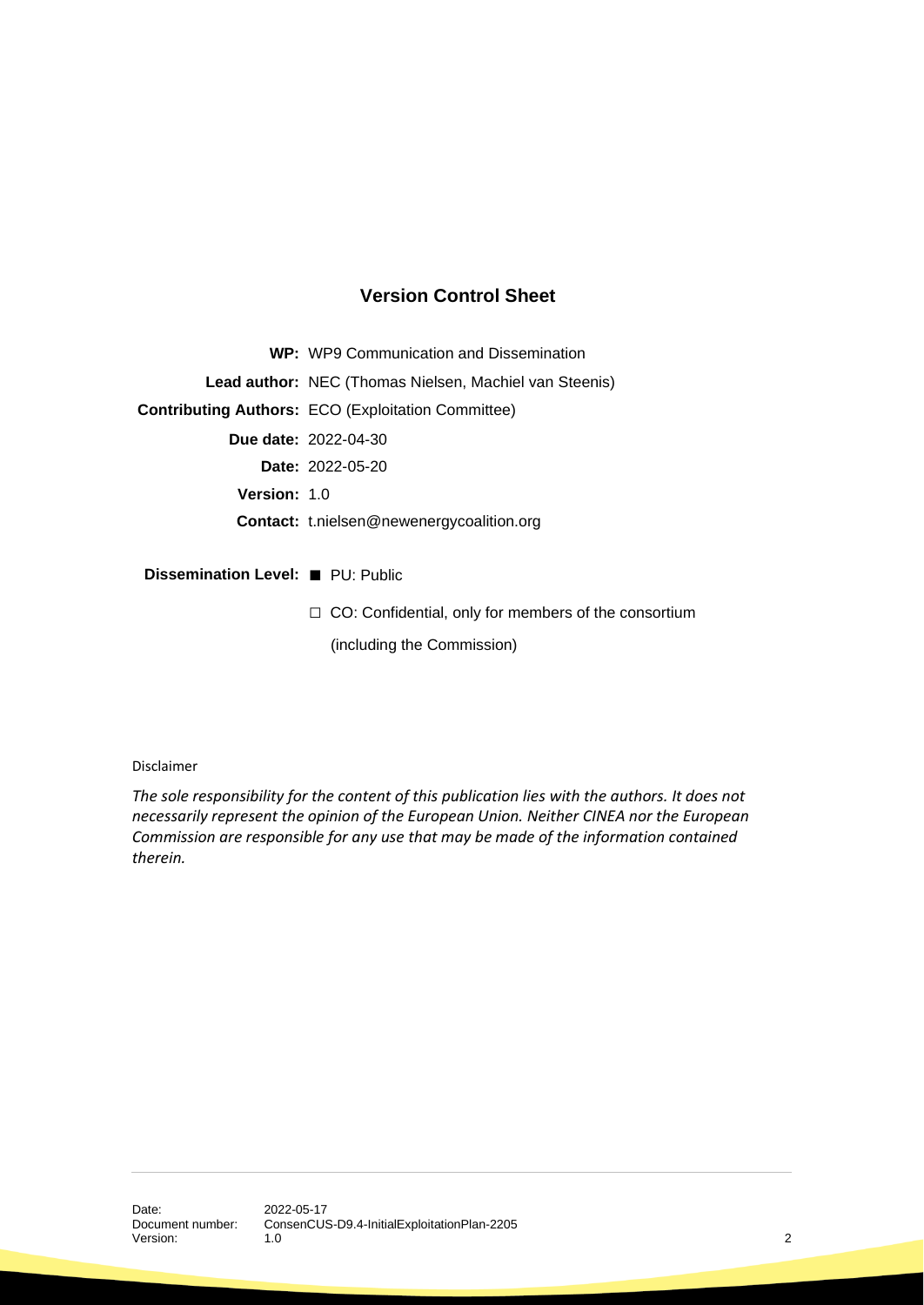# **Table of contents**

| 1 <sub>1</sub> |       |  |
|----------------|-------|--|
|                | 1.1   |  |
|                | 1.2   |  |
|                | 1.3   |  |
| 2.             |       |  |
|                | 2.1   |  |
|                | 2.2   |  |
|                | 2.3   |  |
|                | 2.3.1 |  |
|                | 2.3.2 |  |
|                | 2.3.3 |  |
|                | 2.3.4 |  |
|                | 2.3.5 |  |
|                | 2.3.6 |  |
|                | 2.3.7 |  |
|                | 2.3.8 |  |
|                | 2.3.9 |  |
|                | 2.4   |  |
|                | 2.4.1 |  |
|                | 2.4.2 |  |
|                | 2.4.3 |  |
|                | 2.4.4 |  |
|                | 2.4.5 |  |
|                | 2.4.6 |  |
|                | 2.4.7 |  |
| 3.             |       |  |
|                | 3.1   |  |
|                | 3.2   |  |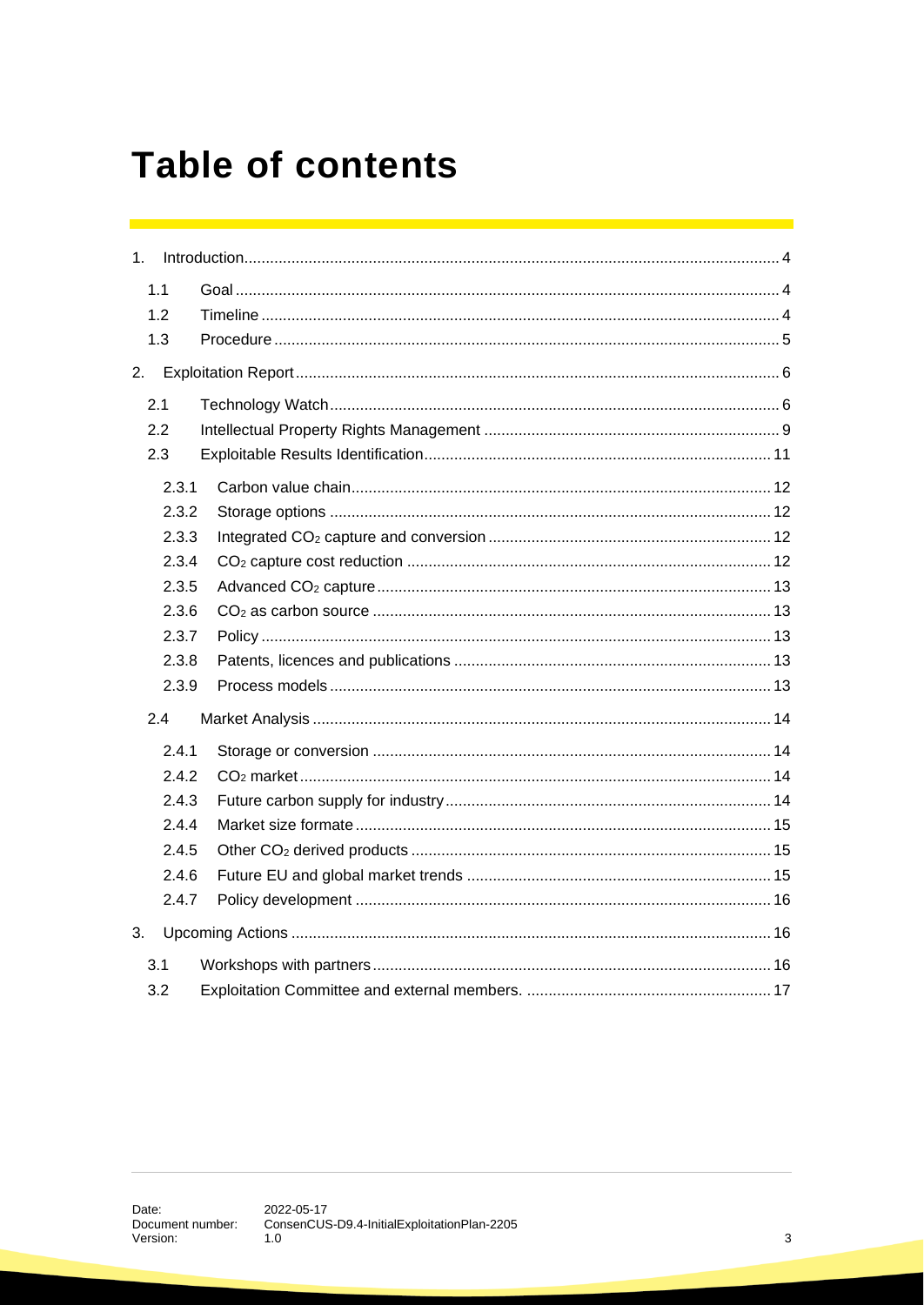# <span id="page-3-0"></span>**1. Introduction**

# <span id="page-3-1"></span>**1.1 Goal**

Within the ConsenCUS project, novel carbon capture, storage and utilization techniques are developed and tested in real-life industrial settings. These developments are pursued to fulfil the ultimate goal: to facilitate the uptake of these techniques to help reach the climate goals of industries, countries and the EU. Next to validating the novel techniques, the ConsenCUS project is already planning a strategy of how these innovations can be best placed in the socialeconomic clusters of North-Western and South-Eastern Europe. Several adjoining studies, including cluster modelling, techno-economic analysis, life cycle assessments, societal impact and engagement analyses, paint a picture of what a successful rollout could look like.

In order to provide a clear overview of the activities currently in motion, finished or yet to come within ConsenCUS, NEC has formulated this exploitation plan. The plan is designed to identify:

- (a) The definition of project results as well as their potential for exploitation;
- (b) Exploitation roadmaps, IPR strategies, and synergies with the consortium;
- (c) The analysis of markets and business models for the commercial KER's;
- (d) Potential risks.

# <span id="page-3-2"></span>**1.2 Timeline**

The above aspects will be delivered in three (3) phases:

| <b>Deliverable</b>                    | <b>Date</b>     | <b>Content</b>                                           |
|---------------------------------------|-----------------|----------------------------------------------------------|
| <b>D9.4 Initial Exploitation Plan</b> | M <sub>12</sub> | First identification of technology and IP                |
|                                       | (max '22)       | strategies + the process to work on in the<br>next year. |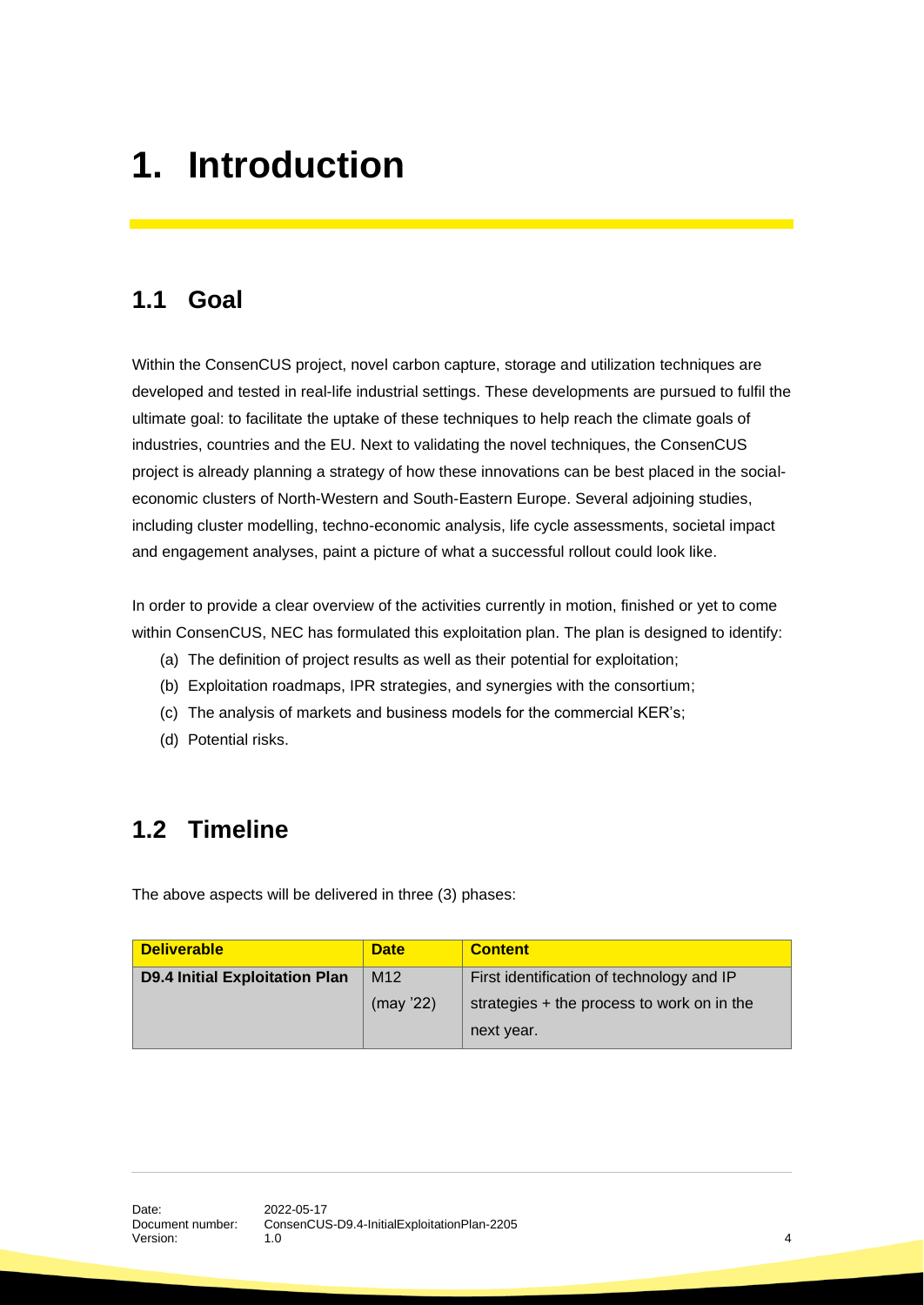| <b>D9.6 Midterm Exploitation</b>    | M24         | Building on Initial Report + mapping potential |
|-------------------------------------|-------------|------------------------------------------------|
| plan                                | (april '23) | results that could be exploited and process    |
|                                     |             | next years, including market analysis          |
| <b>D9.8 Final Exploitation Plan</b> | M40         | Building on midterm + finalizing the business  |
|                                     | (aug '24)   | model for the commercial KER's                 |

The Initial Exploitation Plan (M12) makes use of the initial project results. As the adjoining studies are not ready yet, their input will be used in the following mid-term exploitation plan (M24) and final exploitation plan (M40). In this way, the consortium will try to make the best use of ConsenCUS findings in terms of exploitable commercial, societal and political results.

# <span id="page-4-0"></span>**1.3 Procedure**

The exploitation plan is the result of research, questionnaires, and workshops organized by the New Energy Coalition. In the months preceding the General Assembly (GA) in Copenhagen (5 and 6 of April 2022), a questionnaire was developed and distributed to the consortium partners. Input from this questionnaire would form a basis for an Exploitation Workshop at the GA in Copenhagen on the 5<sup>th</sup> of April 2022. The workshop delivered some fruitful discussions and provided valuable insights into the considerations that the partners have about potential exploitation routes and future markets for CO<sub>2</sub> and products of CCU. The content from the questionnaire and the workshop form the basis for this report. With the help of and input from consortium partners, this content will be continuously updated as the developments within ConsenCUS ripen.

For the midterm exploitation plan, New Energy Coalition will look into the possibility for acquiring assistance from the Horizon Booster Service 1 Module C: Portfolio Dissemination & Exploitation Strategy Service in order to improve the quality of this deliverable. More information about the service can be found [here.](https://www.horizonresultsbooster.eu/ServicePacks/Details/6) This service will support existing project strategies towards effective exploitation by:

- Reviewing of the key exploitable results of the project;
- Revising, complementing and clarifying existing exploitation plans of project results and/or outline exploitation paths of results;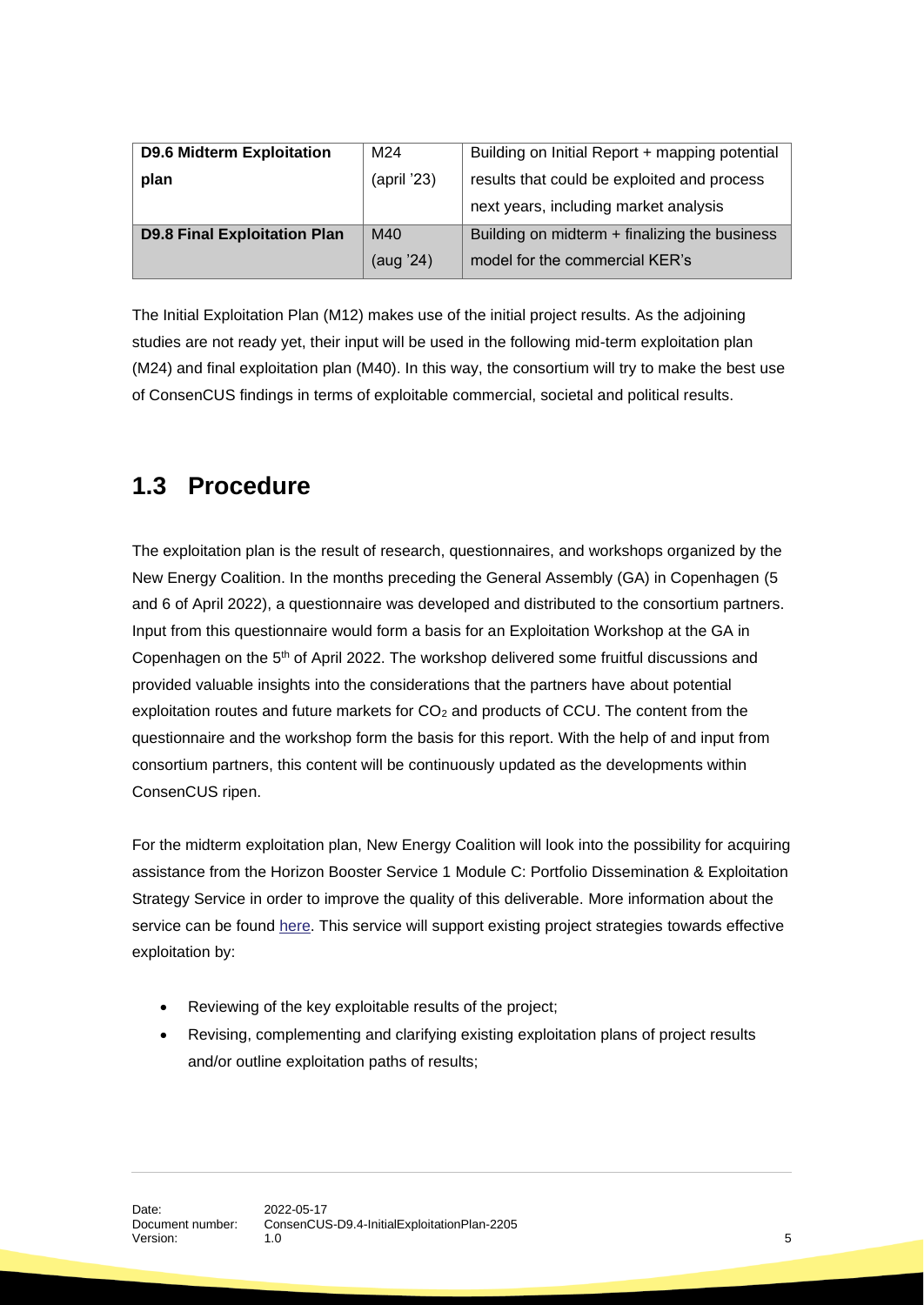- Developing techniques to identify all relevant stakeholders in the exploitation value chain;
- Supporting to perform a risk analysis related to the exploitation of results.

Furthermore, New Energy Coalition will assess whether the formulation of a business plan can be assisted by the EU Horizon Booster Service (HBS) 2: Business Plan Development. This will be included in the Final Exploitation Plan. More information about the service can be found [here.](https://www.horizonresultsbooster.eu/ServicePacks/Details/7) As listed on the service's website, it includes:

- a market analysis,
- a business strategy,
- operations plan,
- competitor identification and analysis,
- a clear action plan to be implemented by the project and an estimation of time-tomarket.

The HBS Business Plan is usually done for a single Key Exploitable Results, however, multiple KERs can be grouped, thus supporting the market accessibility of not only one of the ConsenCUS project's results. The option of grouping KERs must be discussed during the HBS Portfolio Dissemination & Exploitation Strategy Service Module C. The consortium partners will be consulted on this matter.

# <span id="page-5-0"></span>**2. Exploitation Report**

### <span id="page-5-1"></span>**2.1 Technology Watch**

When developing their innovations, the partners of ConsenCUS make use of a broad range of existing knowledge. These may include, but are not limited to, open or closed access papers, patents, tools and equipment and public releases. The information utilised by the consortium partners to reach their findings are listed below: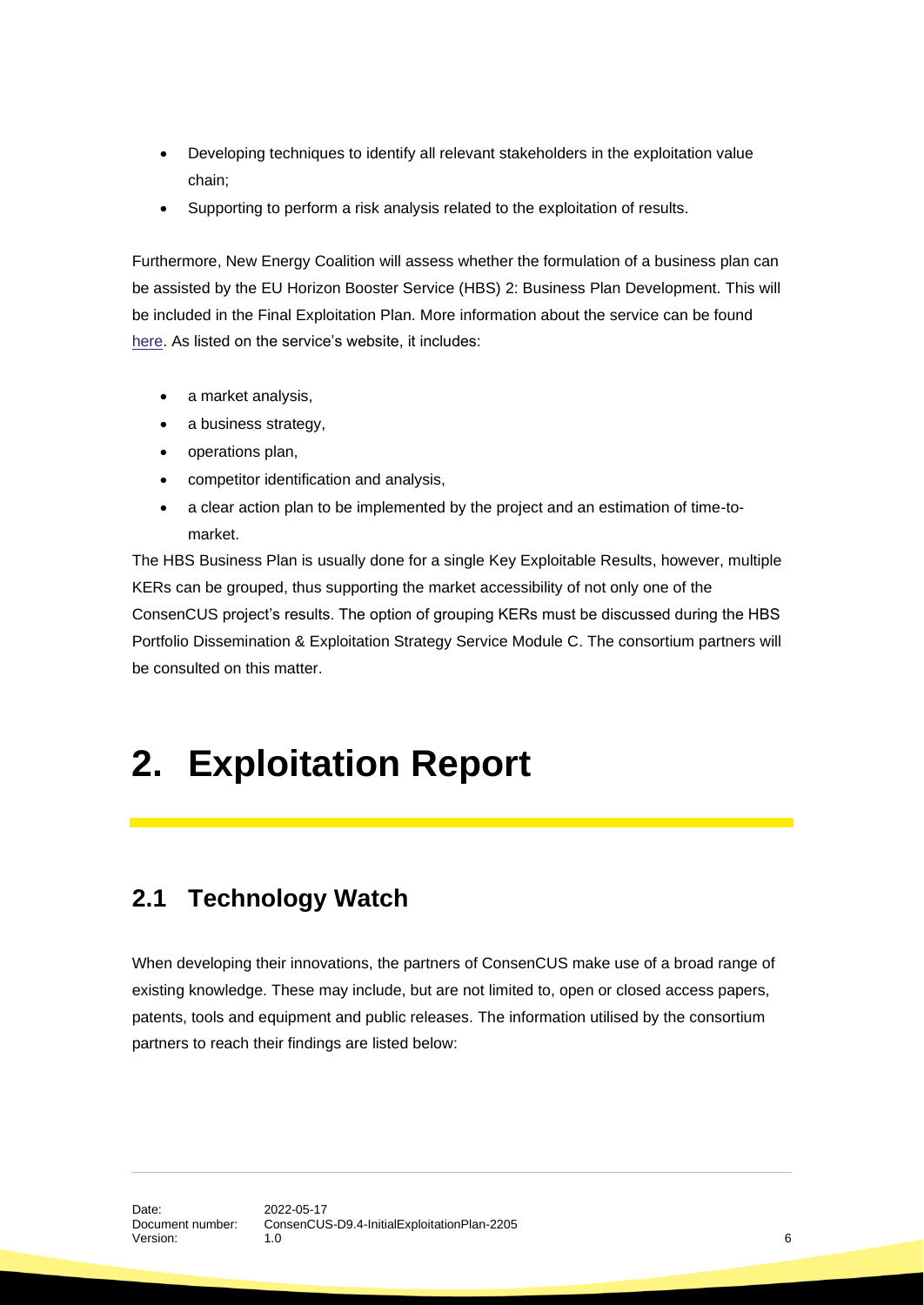| <b>Partner</b> | Utilised sources of information                                                                                                                                                                                                                                                                                                                   |  |  |
|----------------|---------------------------------------------------------------------------------------------------------------------------------------------------------------------------------------------------------------------------------------------------------------------------------------------------------------------------------------------------|--|--|
| <b>DTU</b>     | From the consortium agreement "Attachment 1: Background included" section:                                                                                                                                                                                                                                                                        |  |  |
|                |                                                                                                                                                                                                                                                                                                                                                   |  |  |
|                | Models and software for:                                                                                                                                                                                                                                                                                                                          |  |  |
|                | General thermodynamics                                                                                                                                                                                                                                                                                                                            |  |  |
|                | Electrolyte systems                                                                                                                                                                                                                                                                                                                               |  |  |
|                | Carbon capture                                                                                                                                                                                                                                                                                                                                    |  |  |
|                | General process simulation tools                                                                                                                                                                                                                                                                                                                  |  |  |
|                | Rate-based simulation for CO2capture                                                                                                                                                                                                                                                                                                              |  |  |
|                | Existing equipment at DTU including: Mobile Test Unit (MTU) for capturing CO2<br>using traditional solvent based technologies. Designed and constructed during<br>the EUDP projects BioCO2 and Net-Zero Carbon Capture at ARC. PIDs for<br>advanced solvent based carbon capture system. Advanced liquid and gas                                  |  |  |
|                | analysis equipment.                                                                                                                                                                                                                                                                                                                               |  |  |
|                | Additional background information:                                                                                                                                                                                                                                                                                                                |  |  |
|                | The market is moving towards application of electricity. We expect this market to<br>expand significantly during the coming years. DTU participates in many PtX<br>projects and has a complete (DK) national overview of stakeholders both<br>organizational and as individuals.                                                                  |  |  |
| <b>WETSUS</b>  | From the consortium agreement "Attachment 1: Background included" section:                                                                                                                                                                                                                                                                        |  |  |
|                | The knowhow of the Wetsus research theme "Sustainable carbon cycle" on the<br>materials, components and processes involved in electrochemistry-based<br>carbon capture and regeneration. The backgrounds comprises two patents<br>(NL1040200 and NL2025044), the 2nd patent deals with electrochemical<br>regeneration of C02-containing streams. |  |  |
|                | Additional background information:                                                                                                                                                                                                                                                                                                                |  |  |
|                | The existing knowledge is linked to more than 15 years of experience at Wetsus                                                                                                                                                                                                                                                                    |  |  |
|                | in research and prototyping on electrodialysis-related processes and                                                                                                                                                                                                                                                                              |  |  |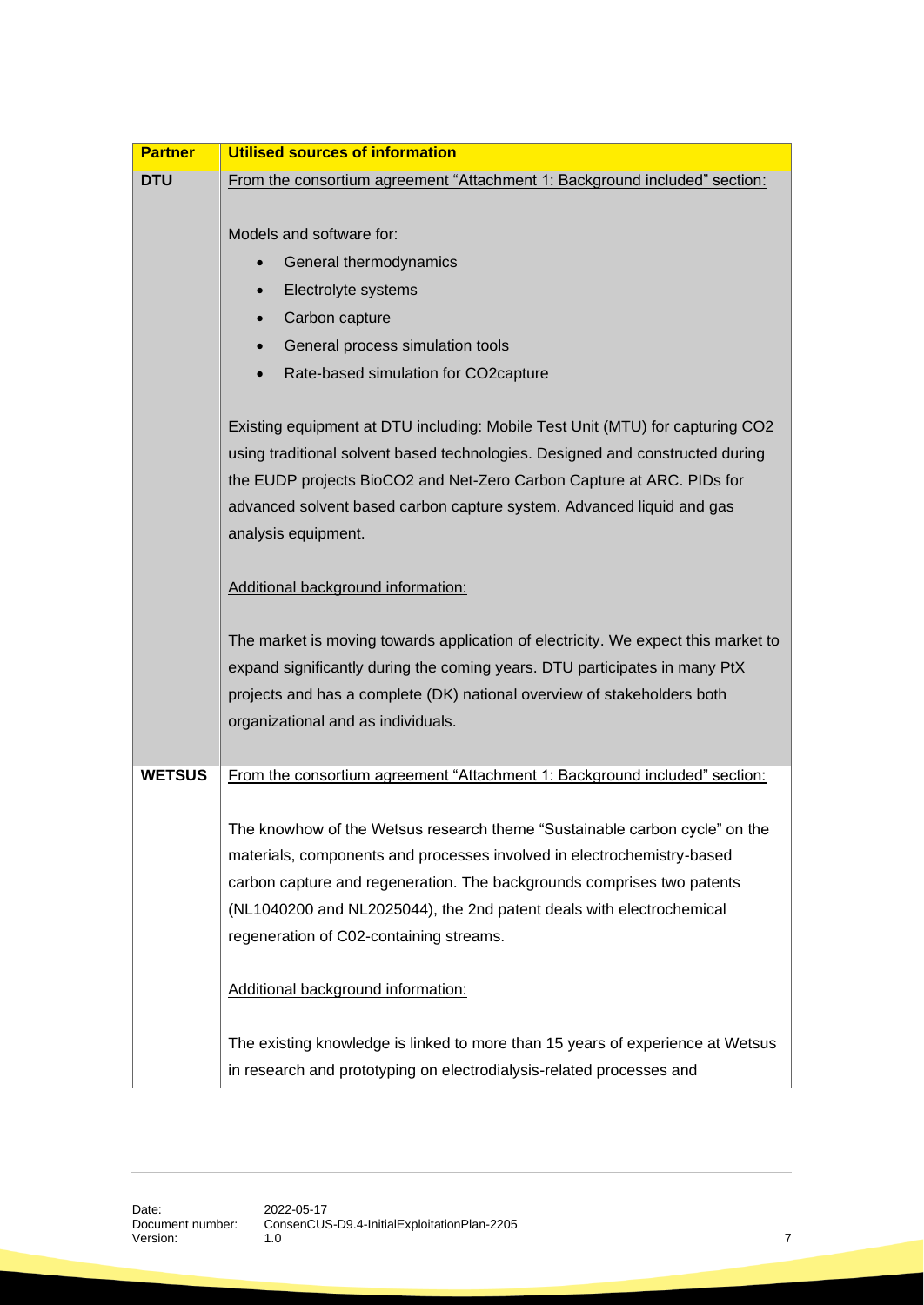| electrochemical CO2-H2O systems. In particular: Selection of relevant             |  |  |
|-----------------------------------------------------------------------------------|--|--|
| publications:                                                                     |  |  |
| Shu et al, Environ. Sci. Technol. 54 (2020) 8990-8998. First                      |  |  |
| demonstration of electromical regeneration of spent alkaline sorbents for         |  |  |
| direct air capture                                                                |  |  |
| Legrand et al, Environ. Sci. Technol. 52 (2018) 9478-9485.                        |  |  |
| Demonstration of electrochemical CO2 capture via capacitive electrodes            |  |  |
| Legrand et al, J. Colloid Interface Sci. 564 (2019) 478-490.<br>$\bullet$         |  |  |
| Legrand et al, Electrochim. Acta. 319 (2019) 264-276.                             |  |  |
| Arredondo et al, Water Res. 111 (2017) 330-337. First demonstration of            |  |  |
| hydrogen-recycling electrochemical cell for ammonia recovery Selection            |  |  |
| of relevant patents:                                                              |  |  |
| Hamelers et al., Electrochemical device, system and method for<br>$\bullet$       |  |  |
| electrochemically recovery and/or regeneration of carbon dioxide from a           |  |  |
| stream, NL2025044                                                                 |  |  |
| Kuntke et al, H2 recycling for ammonia recovery in electrochemical<br>$\bullet$   |  |  |
| systems, NL2017383                                                                |  |  |
| Knowledge gained in relevant previous EU projects:                                |  |  |
| H2020 project (as coordinator) (2017-2021): "BAoBaB: Storage and                  |  |  |
| recovery of renewable electrical energy by reversible salt water                  |  |  |
| dissociation". Development and demonstration of bipolar membrane                  |  |  |
| electrodialysis for stationary energy storage                                     |  |  |
| LIFE project (as coordinator) (2018-2021): "NEWBIES: Nitrogen                     |  |  |
| Extraction from Water By an Innovative Electrochemical System".                   |  |  |
| Development and demonstration of electrochemical recovery of nitrogen             |  |  |
| from waste streams                                                                |  |  |
| H2020 project (as partner) (2016-2020): "REvivED water: Low energy                |  |  |
| solutions for drinking water production by a REvival of ElectroDialysis           |  |  |
| systems". Demonstration of electrodialysis for brackish water and                 |  |  |
| seawater desalination.                                                            |  |  |
|                                                                                   |  |  |
| Besides ConsenCUS, Wetsus currently runs 2 PhD projects on related topics         |  |  |
| (electrochemically-assisted DAC), and is constantly involved in literature search |  |  |
| (as well as patent search, when needed).                                          |  |  |
|                                                                                   |  |  |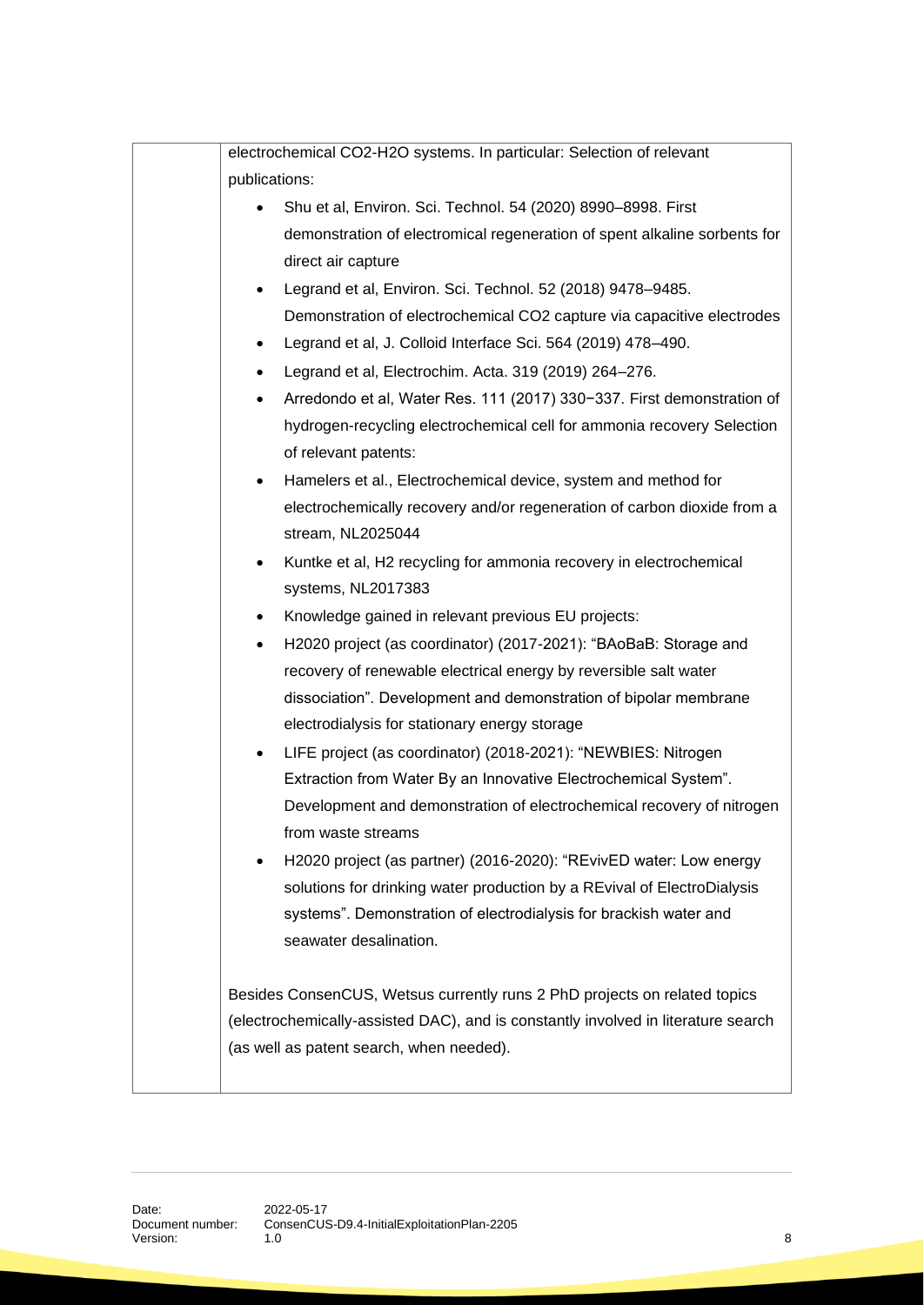| Coval         | From the consortium agreement "Attachment 1: Background included" section:              |  |
|---------------|-----------------------------------------------------------------------------------------|--|
|               |                                                                                         |  |
|               | Direct CO <sub>2</sub> conversion to formate using COVAL's high-pressure technology (a  |  |
|               | two-chamber liquid-fed electrolyzer); patent number 3325692.                            |  |
|               | Coval is also close to patenting on an innovative purification process and a            |  |
|               | formic acid from formate production method.                                             |  |
|               |                                                                                         |  |
| <b>CERTH</b>  | From the consortium agreement "Attachment 1: Background included" section:              |  |
|               |                                                                                         |  |
|               | Tools and know-how generated and gained by CERTH / CPERI research groups                |  |
|               | in the framework of H2020-funded projects (e.g. FlexFlores, Lig2Liq, SMILE,             |  |
|               | CLARA, BIOSPHERA, LIFE BIOMASSC+) including:                                            |  |
|               | Chemical process modelling                                                              |  |
|               | <b>LCA/LCC</b> environmental models                                                     |  |
|               |                                                                                         |  |
| <b>AALPOR</b> | Aalborg Portland is taking part in GreenCem, a concept study for a CCUS                 |  |
|               | cluster in the Aalborg area. As part of this, we have evaluated the lay-out of a 1      |  |
|               | million tons per year CO <sub>2</sub> capture plant at Aalborg Portland using the amine |  |
|               | process. The GreenCem project is therefore an excellent baseline for                    |  |
|               | ConsenCUS. More info can be found here: https://greencem.dk/                            |  |
|               |                                                                                         |  |
|               |                                                                                         |  |
|               | This table will be updated with new information if this is relevant for the             |  |
|               | development of the ConsenCUS technology and/or ConsenCUS partners.                      |  |

# <span id="page-8-0"></span>**2.2 Intellectual Property Rights Management**

The partners of the project are the first to exploit the results that ConsenCUS will generate. The results can be exploited by either the partner's own efforts or by facilitating exploitation from other internal or external parties. There are different tools with which the project's results can be exploited by the partners. These include but are not limited to: Patent publications; establishment of spin-off or start-up companies; license practices (open, copyleft); use the results for academic purposes (PhD, post-PhD). Below is an initial indication of how some of the consortium partners intend to manage the intellectual property of the findings of this project.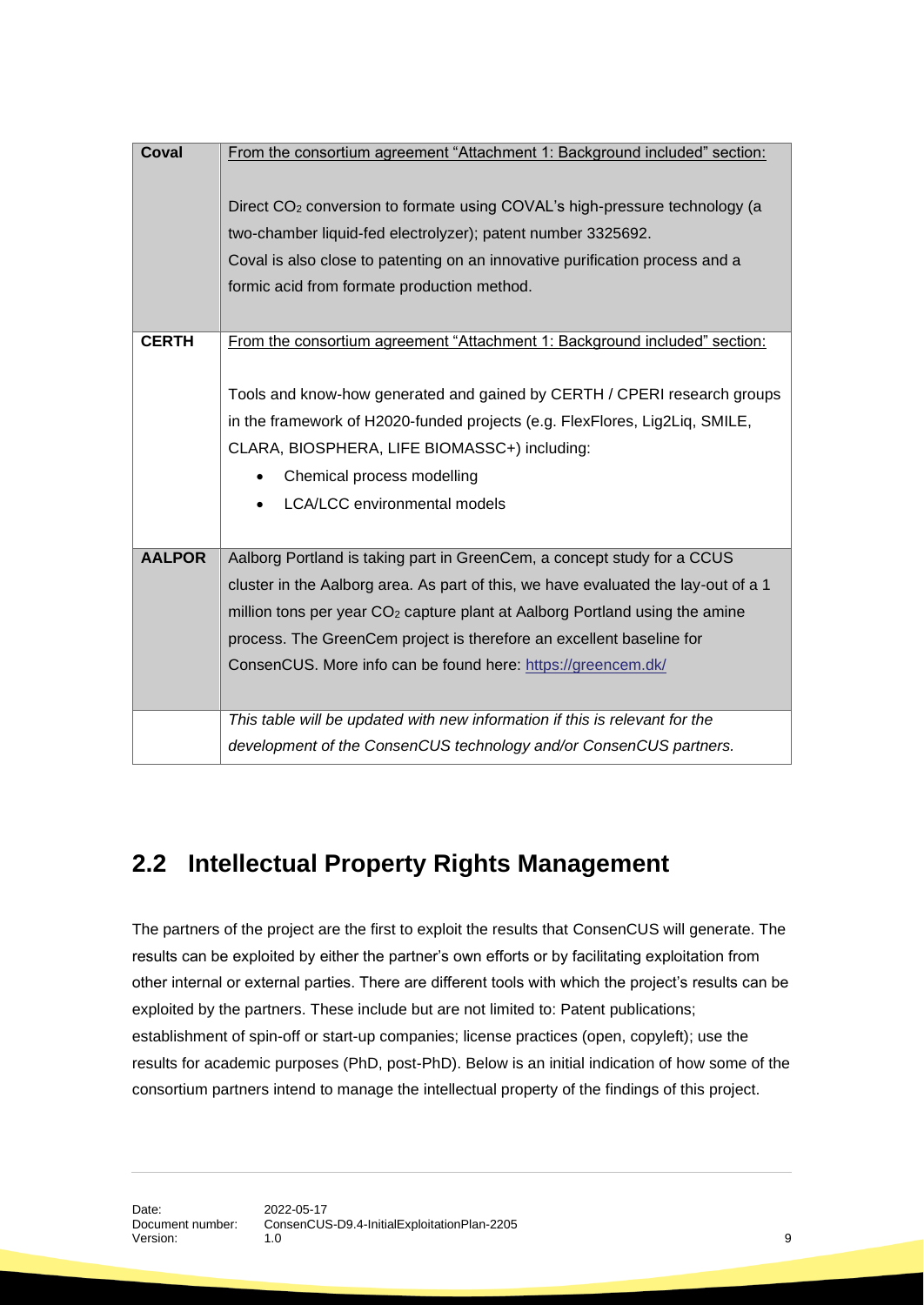| <b>Partner</b> | <b>Exploitation tool for IP</b> | <b>Elaboration</b>                                        |
|----------------|---------------------------------|-----------------------------------------------------------|
| <b>DTU</b>     | Patent publication;             | DTU intends to patent new innovations and sell            |
|                | License practice;               | patents or licenses on hardware and process               |
|                |                                 | parameter optimisations.                                  |
| <b>Wetsus</b>  | Patent publication;             | Wetsus has a standard IPR, as described in the            |
|                | Spin-off establishment;         | Consortium Agreement. In case of IP, Wetsus first files   |
|                | Academic purpose, PhD           | a patent with the researchers as inventors. Next,         |
|                |                                 | Wetsus officially offers all the industrial members of    |
|                |                                 | the Wetsus Sustainable Carbon Cycle theme the             |
|                |                                 | possibility to fully transfer IP rights, under conditions |
|                |                                 | that the technology is further developed. This is to      |
|                |                                 | ensure that the technology is further developed by        |
|                |                                 | industrial partners, towards commercialization. Wetsus    |
|                |                                 | already has a patent on the general concept idea          |
|                |                                 | exploited in ConsenCUS. Future results (i.e.,             |
|                |                                 | regarding novel cell design or applications) might likely |
|                |                                 | lead to further IP exploitation in the project. Moreover, |
|                |                                 | the possibility to create a Wetsus spin-off on the        |
|                |                                 | developed technology has been foreseen during             |
|                |                                 | proposal writing, and will be evaluated in due time.      |
|                |                                 | Wetsus currently runs 2 PhD projects on ConsenCUS         |
|                |                                 | related topic (electrochemically-assisted DAC).           |
| Coval          | Patent publication,             | Coval does not have a formal IP strategy since they only  |
|                | License practice                | own a single patent which is a very expensive process     |
|                |                                 | Whenever additional<br>uphold.<br>inventions<br>to<br>are |
|                |                                 | discovered new patents are filed. But patents are         |
|                |                                 | usually too expensive to keep within the organization.    |
|                |                                 | Furthermore, COVAL intends to license its generated IP    |
|                |                                 | to industrial users who can use the conversion IP to      |
|                |                                 | make<br>(sustainable)<br>products<br>with<br>the<br>own   |
|                |                                 | captured/converted Carbon. Coval does not intend to       |
|                |                                 | built industrial processes themselves.                    |
| <b>STORK</b>   | Not specified                   | It is a common trend that industry has to work together   |
|                |                                 | with patent or license owners in order to redesign their  |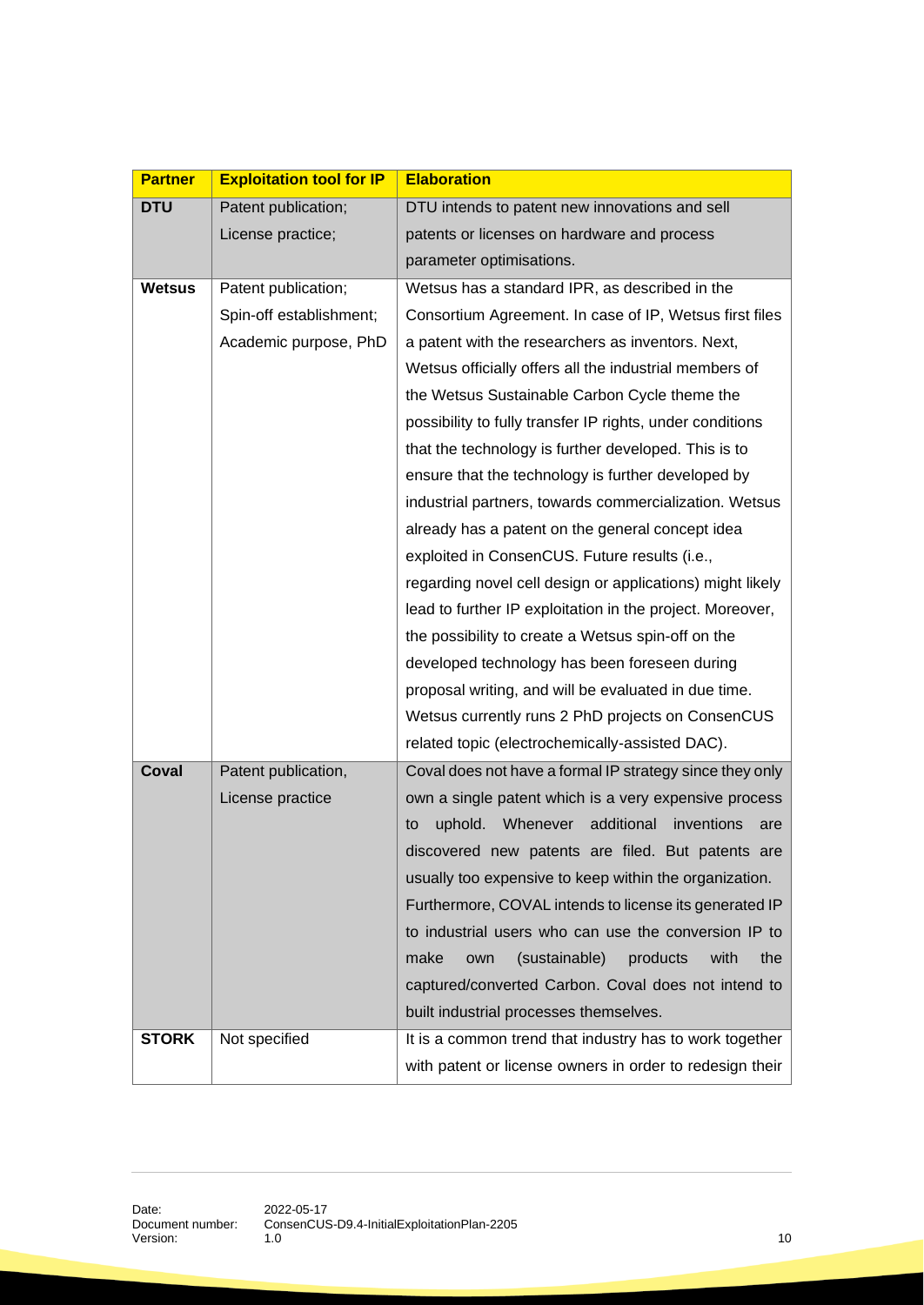|            |                         | processes. No specific hurdles are worth mentioning in<br>this process and this will usually happen when a |
|------------|-------------------------|------------------------------------------------------------------------------------------------------------|
|            |                         | business case is discovered. What is worth attending to                                                    |
|            |                         | is the timing of when a technology is marketed given its                                                   |
|            |                         | changing availability.                                                                                     |
| <b>GM</b>  | License practice        | GM would not be interested in owning patents, or to                                                        |
|            |                         | commercialize project results for that matter. GM is                                                       |
|            |                         | only interested in free access - or access under                                                           |
|            |                         | favourable conditions – to the project's results for its                                                   |
|            |                         | own use.                                                                                                   |
| <b>HWU</b> | Patent publication      | If IP is developed, e.g., jointly with Wetsus or DTU,                                                      |
|            |                         | HWU intend to file an invention disclosure and follow-                                                     |
|            |                         | up patent application.                                                                                     |
| <b>RGU</b> | Start-up establishment; | RGU is developing an educational resource for                                                              |
|            | Patent publication      | teaching school children about the design process of                                                       |
|            |                         | CCUS. These educational resources could potentially                                                        |
|            |                         | be patented. An idea of how to exploit the results of                                                      |
|            |                         | such a resource could be to establish a start-up                                                           |
|            |                         |                                                                                                            |
|            |                         | company through the university, however, this is a                                                         |
|            |                         | complicated process. Another route would be to apply                                                       |

# <span id="page-10-0"></span>**2.3 Exploitable Results Identification**

Project results that can be exploited after the finalization of the project can be divided in a number of domains. These domains are listed below, following the consortium partners' statement of how they wish to pursue such exploitable results. The Key Exploitable Results (KERs) for the technical partners can be found in Table 2.2 Key Exploitable Results Annex 1B Description of the Action in the Grant Agreement.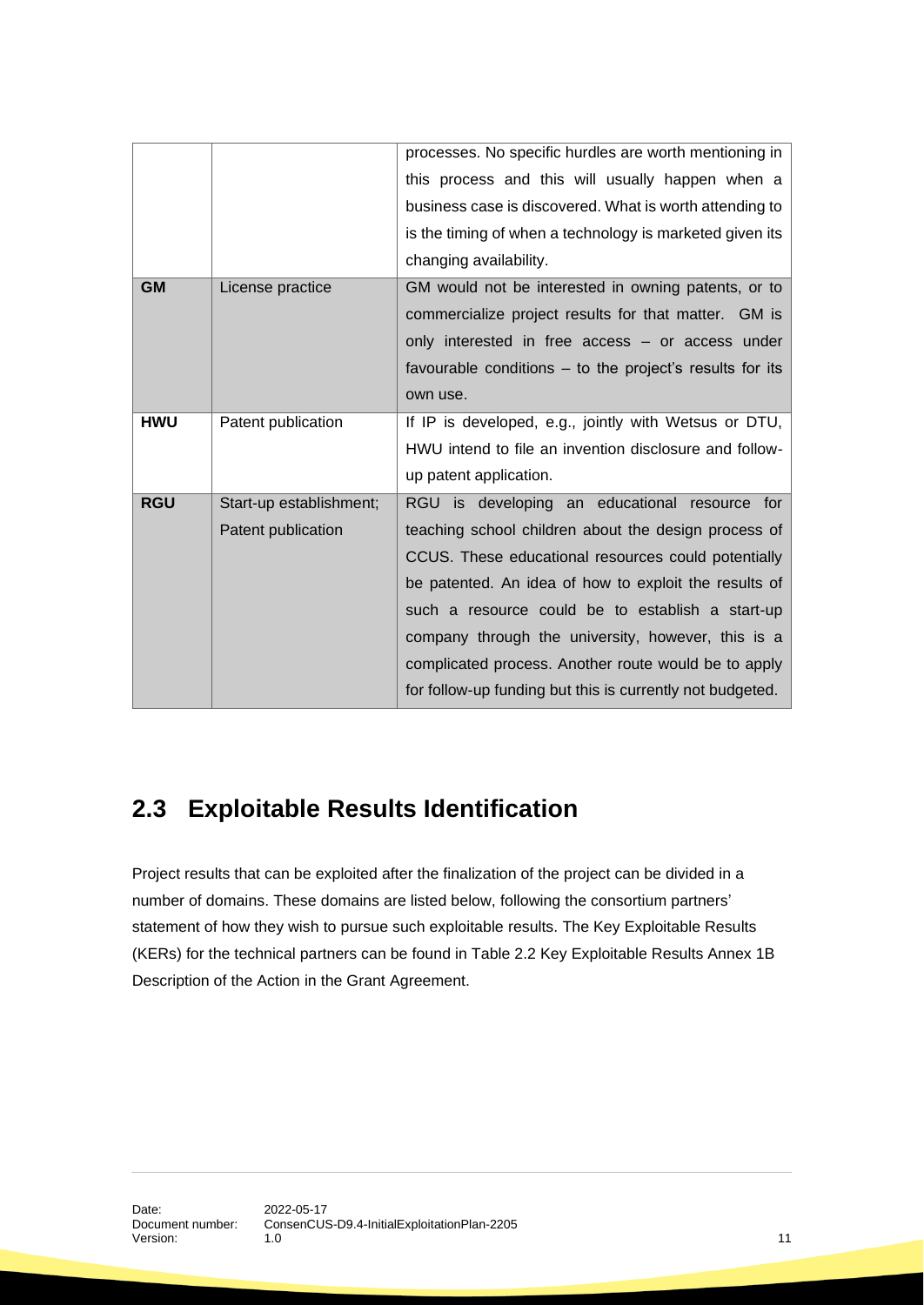#### <span id="page-11-0"></span>**2.3.1 Carbon value chain**

The consortium is aware that it is impossible to predict the economic situation in 5 years. Even though the technological developments of today need to have a clear purpose, they should also be viewed as building blocks that can be used for other unforeseen applications in the future. ConsenCUS introduces developments that are usable in industry and that have an economical benefit that other technologies can build on. The current developments should primarily be viewed as steps in the right direction. Capture, utilization and other technological advances in the field of CO<sup>2</sup> can be used for other useful applications, and value chains for these alternative developments will become more clear in years to come (Coval).

#### <span id="page-11-1"></span>**2.3.2 Storage options**

Geological storage will remain an important aspect for reaching EU CO<sub>2</sub>-targets. There is a temporal difference in when the  $CO<sub>2</sub>$  is emitted and its effect on the climate. The emissions that were made years ago are felt today, and today's emissions will be felt in the future. Thus a fast track to geological storage becomes increasingly important (BGS).

#### <span id="page-11-2"></span>**2.3.3 Integrated CO<sup>2</sup> capture and conversion**

This project represents the first demonstration of a  $CO<sub>2</sub>$  capture process coupled with electrochemical regeneration. As such, it can showcase the development of novel (electricitydriven) approaches for CCU (Wetsus). The integration of flue gas absorption into an alkaline solution with the electrochemical regeneration cell should lead to a new, operational, type of CO<sup>2</sup> capture and conversion technology, with clear advantages compared to incumbent technologies. The impact of the integration includes the ability to demonstrate this technology at small scale and start developing it for large scale applications (HWU).

#### <span id="page-11-3"></span>**2.3.4 CO<sup>2</sup> capture cost reduction**

Energy use is an important component of the costs incurred in present  $CO<sub>2</sub>$  capture technologies. Increased energy efficiency of a CCUS plant involving non-thermal processes through numerous discrete technical innovations and through an increased ability to model and predict the behaviour of the physical system using existing or new software packages will be beneficial to the commercial exploitability of CO<sub>2</sub> capture (DTU). Results developed by DTU at the ConsenCUS will also be utilized in a CCS in the INNOVANDI initiative. AALPOR is also a partner within this initiative.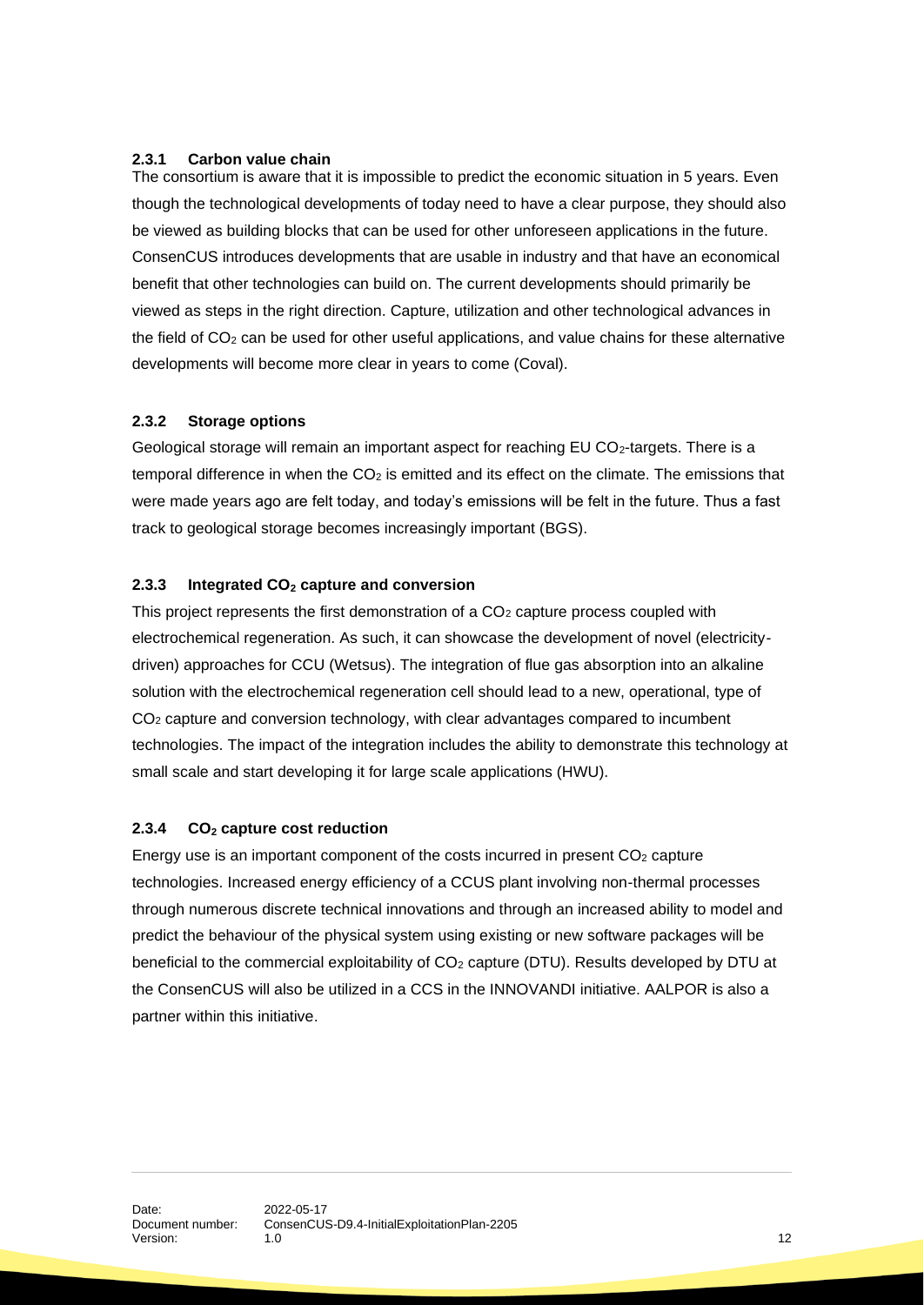#### <span id="page-12-0"></span>**2.3.5 Advanced CO<sup>2</sup> capture**

The technology developed during the ConsenCUS project is not only relevant for the development of future carbon regeneration cells. It can also be adapted for air capture technologies. Because of the lower  $CO<sub>2</sub>$  concentrations, the energy consumption will be higher for air capture. Thus more renewable energy sources are needed. In 50-60 years there will be no more CO<sup>2</sup> emissions, but carbon capture will still be needed to get the residing carbon out of air. The use of the ConsenCUS technology for Direct Air Capture will be part of the Wetsus research programme.

#### <span id="page-12-1"></span>**2.3.6 CO<sup>2</sup> as carbon source**

With increasing deployment of sustainable energy production, the use of fossil resources will be decreased. The ultimate target is to not use any fossil resource at all. However, part of the fossil resources are used as feedstock for carbon derived products. Without fossil resources only two carbon sources remain: biomass and  $CO<sub>2</sub>$ . Therefore, in future the capture and re-use of  $CO<sub>2</sub>$ will be very important to be able to produce carbon-based products.

#### <span id="page-12-2"></span>**2.3.7 Policy**

Given the taxing schemes of CO2, at present carbon emissions are a resource for governments. Therefore, future tax regulations and policies will have to be developed to address the issue of lost income from decreased emissions (RUG).

#### <span id="page-12-3"></span>**2.3.8 Patents, licences and publications**

New innovations like novel design of electrochemical cells for  $CO<sub>2</sub>$  capture (Wetsus) or upscaling of the electrochemical cell (DTU) will be patented and sold, licensed and published (DTU, Wetsus).

#### <span id="page-12-4"></span>**2.3.9 Process models**

Other partners (HWU) will develop open access (HWU) or inhouse (DTU) models. The exploitable result would really be a well-designed (or different configurations of) the integrated capture – regeneration process. Possible markets include smaller scale  $CO<sub>2</sub>$  emitters that need an easy add on to scrub  $CO<sub>2</sub>$  out of their flue gases, possibly in the order of 10's of kilotons to 1 megatons per annum scale (HWU). The application of DTU in-house computer models like the Extended UNIQUAC model to absorber-electrochemical cell systems might also become of practical use (DTU).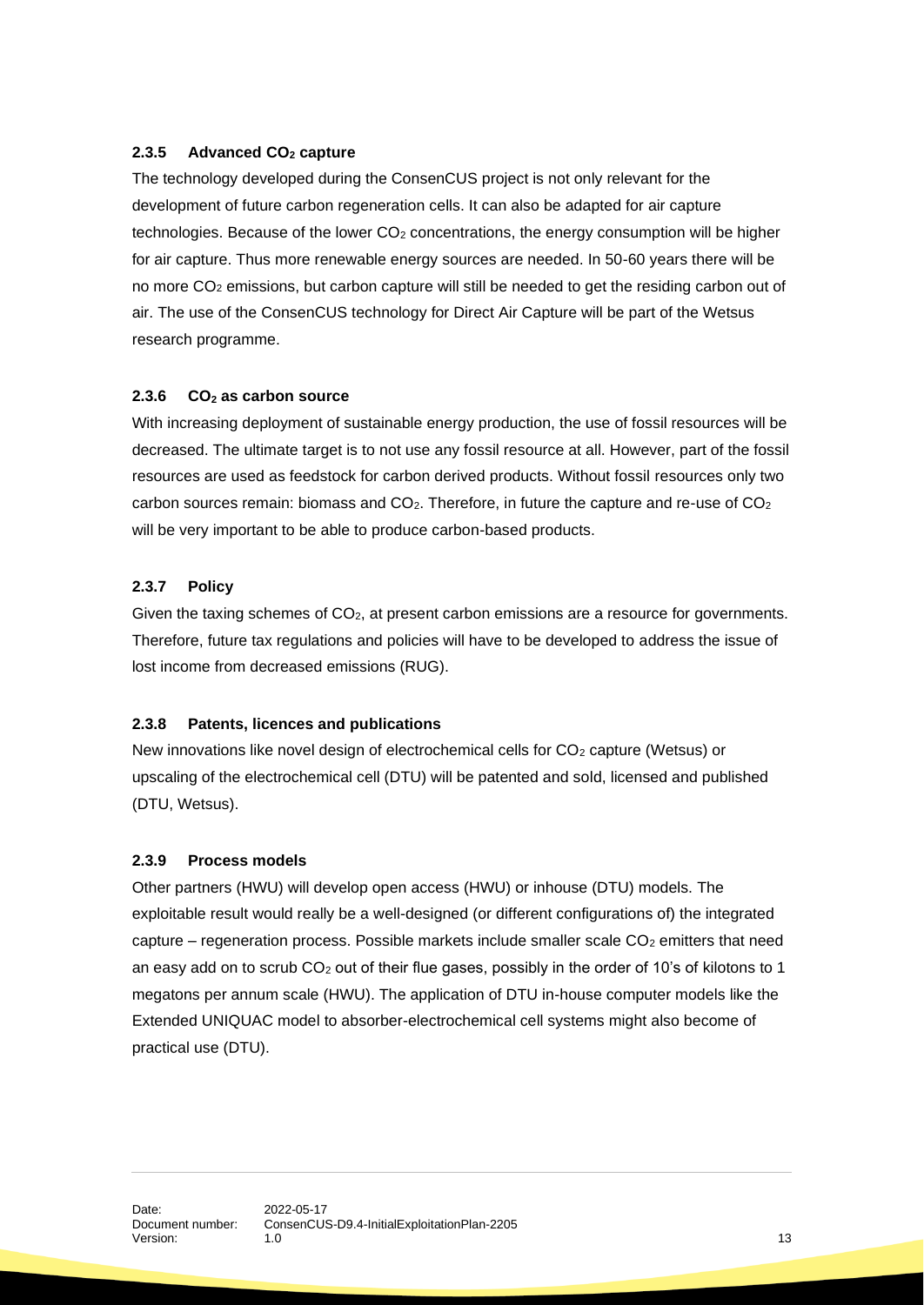# <span id="page-13-0"></span>**2.4 Market Analysis**

This paragraph will focus on analysis of potential markets of the CCUS concept, both for the technology, the storage concept, and the  $CO<sub>2</sub>$  derived products. Several components will be elaborated during the ConsenCUS project. As mentioned in section 1.3 of this deliverable, New Energy Coalition will investigate the possibility of receiving support from the Horizon Booster Service in producing a market analysis. This would be part of the service 2: Business Plan Development. If the service is received, an elaborate market analysis will be available in the final exploitation plan. For this initial plan, some preliminary questions are posed for making a baseline for the topics that will be investigated during the ConsenCUS project. These are based on input from the consortium partners via the questionnaire and exploitation workshop.

#### <span id="page-13-1"></span>**2.4.1 (Temporary) storage or conversion**

The CO<sup>2</sup> captured can either be stored or converted into products, or temporarily stored when the availability of  $CO<sub>2</sub>$  exceeds processing capacity:

- What will the fraction of the utilization and the storage parts of CCUS be?
- Will the developments within CCUS steer towards utilization streams or storage streams?
- What further developments would impact which direction will be chosen and how will it affect the future CO<sub>2</sub> markets?

#### <span id="page-13-2"></span>**2.4.2 CO<sup>2</sup> market**

- What are alternative applications of  $CO<sub>2</sub>$  compared with the ConsenCUS goals?
- What is the market size of these  $CO<sub>2</sub>$  applications?

#### <span id="page-13-3"></span>**2.4.3 Future carbon supply for industry**

For cement, magnesia and other minerals there will always be process emissions from decomposition of carbonates. More than 50% of the total emissions is from production process.

• Are these volumes sufficient as feedstock for industrial processes?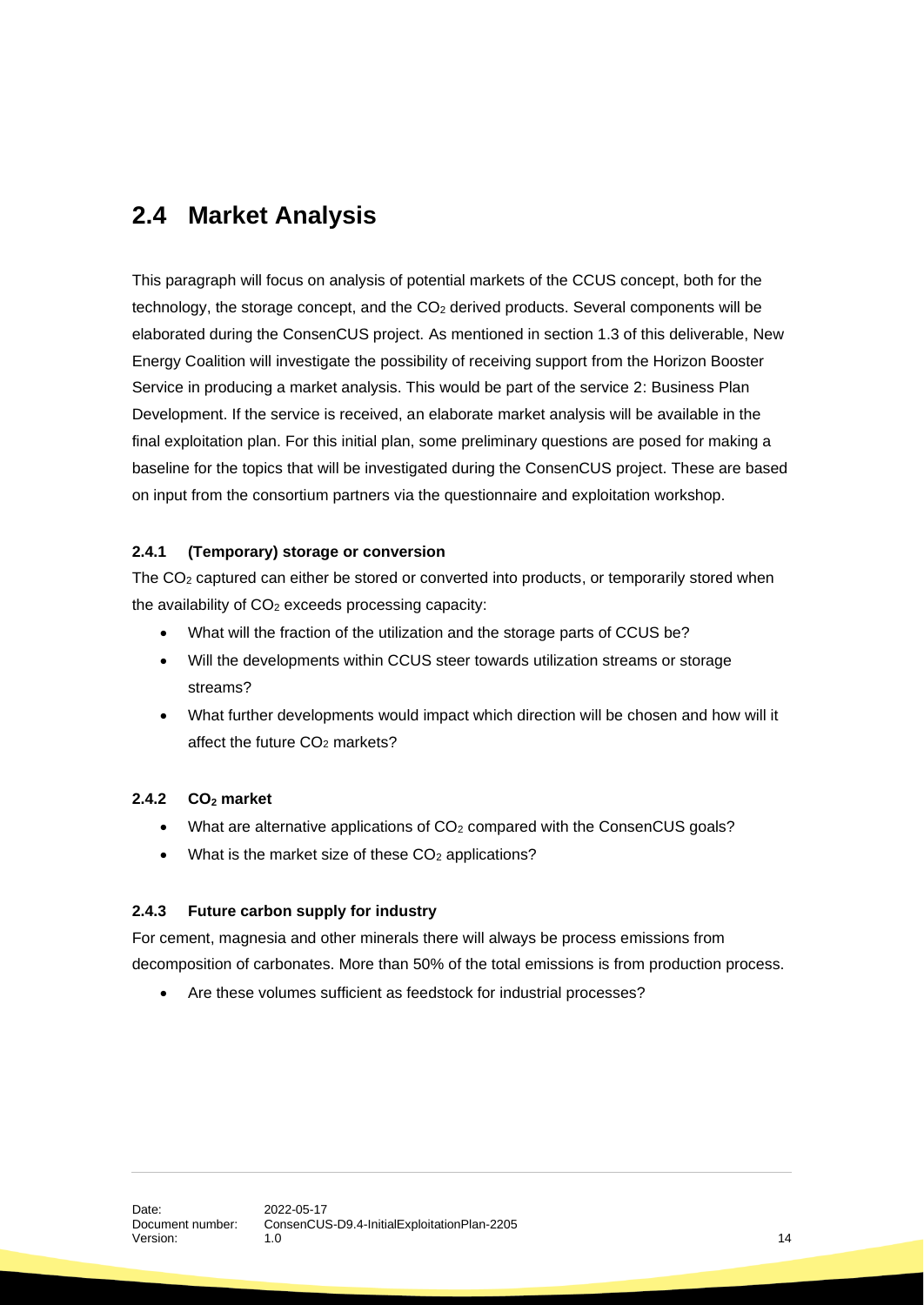#### <span id="page-14-0"></span>**2.4.4 Market size formate and formic acid**

The key to having a sustainable CCUS production is to produce a product that has widespread use and ideally replaces current (fossil) market products or raw materials. Formate and formic acid are one of such widely applicable products.

- What is de market potential of formate and formic acid?
- What are downstream products that are derived from formate or formic acid?

#### <span id="page-14-1"></span>**2.4.5 Other CO<sup>2</sup> derived products**

Polymerization is another possible product from CCUS but the process of attaining polyacids through polymerization is expensive. However, it is essential to realize that the developments made now must be seen as improvements and stepping stones towards more widespread application of CCUS.

An example of an economical push is the Danish shipping company Maersk which is currently investing heavily in methanol shipping thus pushing the market for renewable methanol production as alternative to conventional diesel.

• What other products can be made from  $CO<sub>2</sub>$ , for example polymers and how does this compare to formate (energy use/commercial, etc.)?

#### <span id="page-14-2"></span>**2.4.6 Future EU and global market trends**

At the moment industry is developing decarbonization masterplans. The first stage of this are low hanging fruit improvements like energy efficiency improvements, re-use of heat, and capturing  $CO<sub>2</sub>$ . The big change will come when large volumes of green  $H<sub>2</sub>$  will be available at a lower price. When this turning point is reached this will have major impact on expectation of ConsenCUS. Industry players indicate that there is a time window of 5 to 7 years until this turning point is reached.

Developments may occur in future income policies regarding the  $CO<sub>2</sub>$  emissions of products. For example, today water treatment is included in the bill that one pays for their water supply. In the future, the capture of  $CO<sub>2</sub>$  may be included in fuel prices. A company such as Shell will be motivated to decrease the price of CCUS thus shrinking the market for CO<sub>2</sub>. Such big energy companies have to transition towards more sustainable fuel types and supporting CCUS developments can also accelerate this shift.

We have to be aware that stability in the market is not a given. Recently there have been major disruptions such as the conflict between Ukraine and Russia. Technology can deliver great advances but some of these may not be relevant in the future due to such disruptions.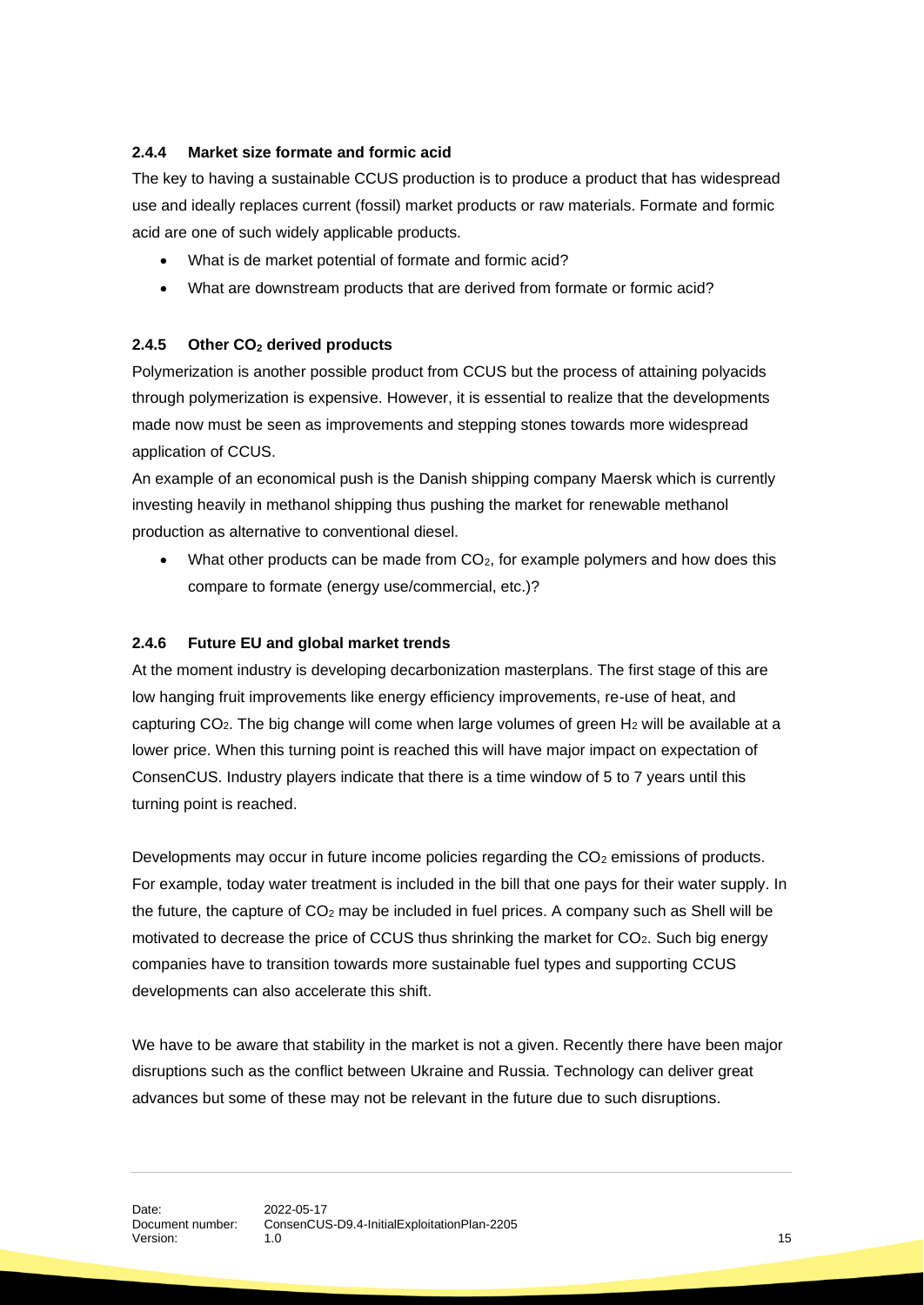#### <span id="page-15-0"></span>**2.4.7 Policy development**

Carbon capture is a very feasible and mature technological development that has already been extensively tested. However, governmental guidance and funding has halted its industrial development and will have to be developed to a higher standard.

# <span id="page-15-1"></span>**3. Upcoming Actions**

The below listed activities will be organized to get further input from the partners as the project progresses. The input from these actions will be integrated into later versions of the exploitation report, the most imminent being the mid-term exploitation report. Besides these official actions, NEC will continuously stay in contact with the consortium partners to stay up-to-date with exploitation developments.

### <span id="page-15-2"></span>**3.1 Workshops with partners**

Similar to the exploitation workshop in Copenhagen in April 2022, future general assemblies will include workshops where partners can express how their plans to pursue their KERs, manage IPRs, identify exploitable results, and preferences for how to introduce the findings to the market. The workshops will be organised by NEC. A questionnaire will be developed and sent to the partners, and the answers of which will be addressed at the online or physical workshop the general assembly. The next upcoming exploitation workshops will take place at the digital general assembly in October 2022 and physically in Scotland in April 2023.